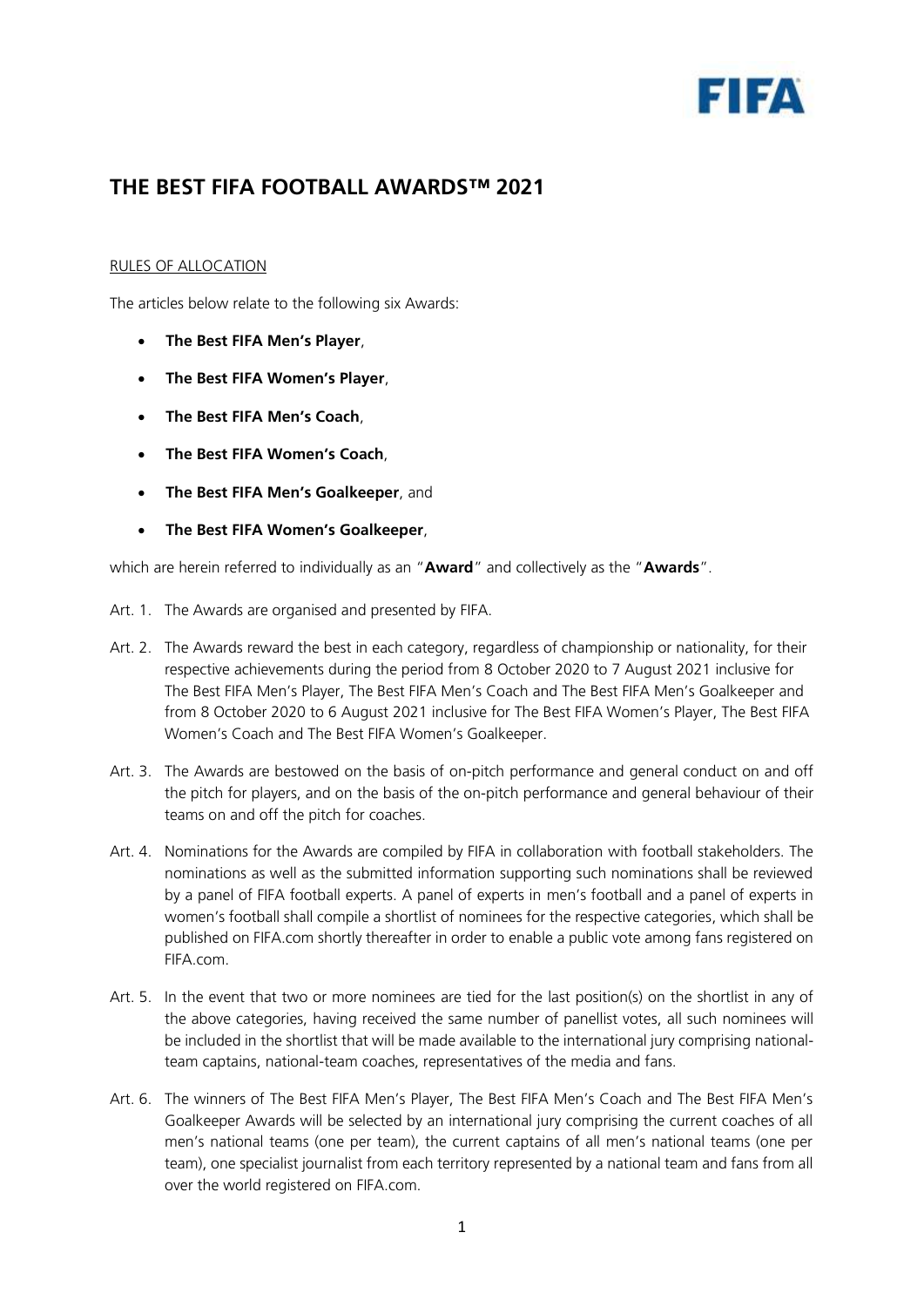

- Art. 7. The winners of The Best FIFA Women's Player, The Best FIFA Women's Coach and The Best FIFA Women's Goalkeeper Awards will be selected by an international jury comprising the current coaches of all women's national teams (one per team), the current captains of all women's national teams (one per team), one specialist journalist from each territory represented by a national team and fans from all over the world registered on FIFA.com.
- Art. 8 Each of the four groups of voters within the jury has the same electoral weight irrespective of the actual number of voters in those groups (i.e. the votes of the coaches, the captains, the specialist journalists and the fans shall each make up one quarter of the poll, notwithstanding the number of voters in each group). The coaches', captains' and journalists' individual votes shall be published on FIFA.com. For the avoidance of doubt:
	- a) Captains of national teams may vote for coaches from the national team they represent.
	- b) Captains and coaches of national teams may vote for players from the national team they represent.
	- c) Nominated captains and coaches are not permitted to vote for themselves.
	- d) Specialist journalists may vote for players, coaches and goalkeepers who are from their own country or who represent clubs affiliated to their own country.
	- e) Fans registered on FIFA.com may vote for any men's and women's football players, coaches and goalkeepers, provided that any such vote is cast fairly and in accordance with these Rules of Allocation.
- Art. 9. Each member of the jury will be requested to nominate, in decreasing order of merit, the three players, three coaches and three goalkeepers whom, in accordance with the criteria set out in articles 2 and 3 above, they consider most deserving of the respective Award. These nominations will respectively be drawn:
	- a) for **The Best FIFA Men's Player** Award, from a shortlist of 11 male players compiled by a panel of experts in men's football representing different FIFA and external football stakeholders;
	- b) for **The Best FIFA Men's Coach** Award, from a shortlist of five men's football coaches compiled by a panel of experts in men's football representing different FIFA and external football stakeholders;
	- c) for **The Best FIFA Men's Goalkeeper** Award, from a shortlist of five men's goalkeepers compiled by a panel of experts in men's football representing different FIFA and external football stakeholders;
	- d) for **The Best FIFA Women's Player** Award, from a shortlist of 11 female players compiled by a panel of experts in women's football representing different FIFA and external football stakeholders;
	- e) for **The Best FIFA Women's Coach** Award, from a shortlist of five women's football coaches compiled by a panel of experts in women's football representing different FIFA and external football stakeholders; and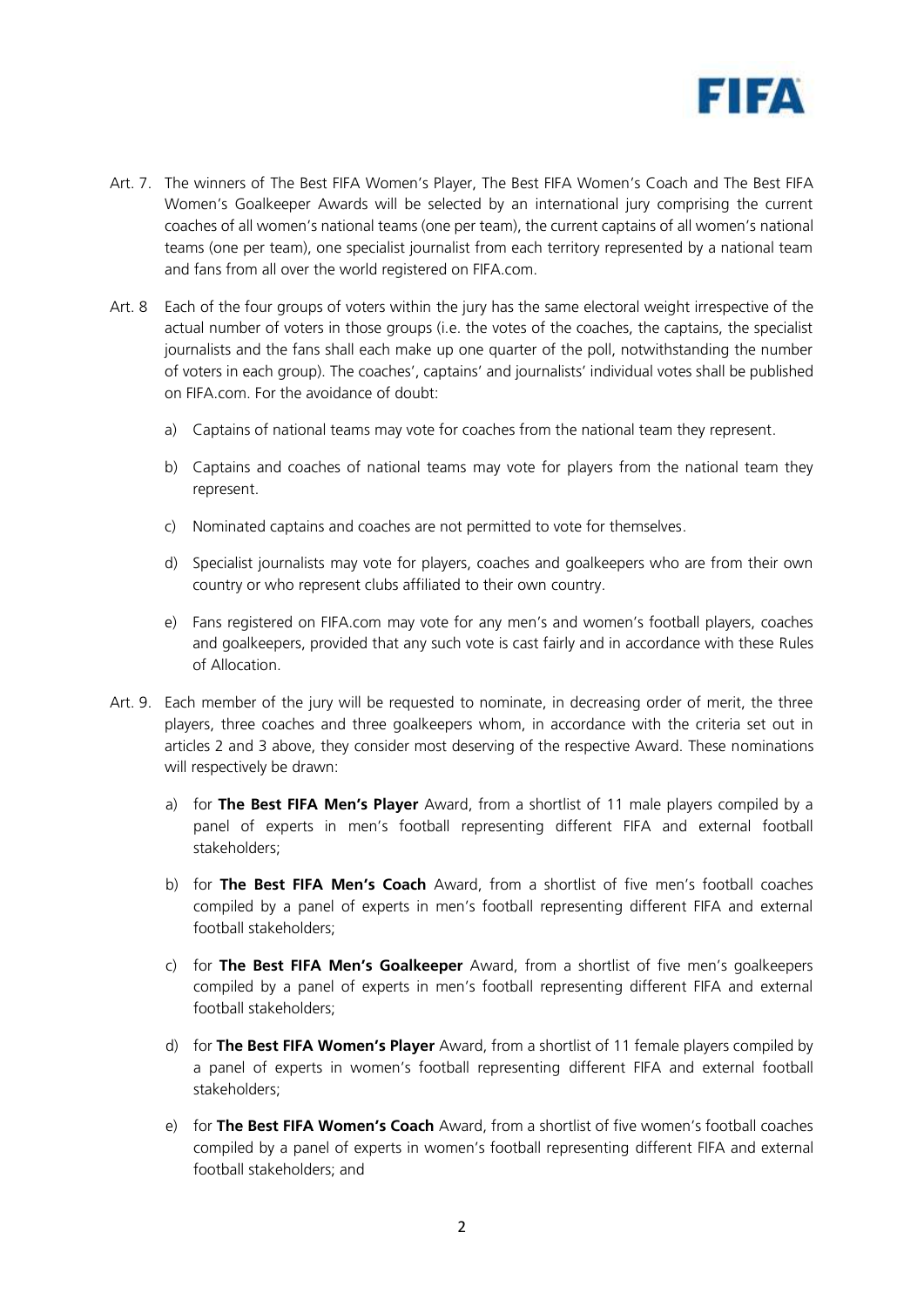

- f) for **The Best FIFA Women's Goalkeeper** Award, from a shortlist of five women's goalkeepers compiled by a panel of experts in women's football representing different FIFA and external football stakeholders.
- Art. 10. The three players, three coaches and three goalkeepers nominated by each jury member will receive five points, three points or one point respectively, depending on whether the jury member places the player, coach or goalkeeper first (five points), second (three points) or third (one point).
- Art. 11. The Award is bestowed upon the player, coach or goalkeeper, in each particular Award category, who receives the **most scoring points**, which will be calculated through the application of the procedure detailed below to the four equally weighted jury groups described in article 8 above.

In the case of The Best FIFA Men's Player and The Best FIFA Women's Player, the following procedure will apply to scoring points:

- a) After applying the point system defined in article 10, the first-ranked nominee in a particular group of voters (captains, coaches, media and fans) will receive 13 scoring points for that jury group.
- b) After applying the point system defined in article 10, the second-ranked nominee in a particular group of voters (captains, coaches, media and fans) will receive 11 scoring points for that jury group.
- c) After applying the point system defined in article 10, the third-ranked nominee in a particular group of voters (captains, coaches, media and fans) will receive nine scoring points for that jury group.
- d) After applying the point system defined in article 10, the fourth-ranked nominee in a particular group of voters (captains, coaches, media and fans) will receive eight scoring points for that jury group.
- e) After applying the point system defined in article 10, the fifth-ranked nominee in a particular group of voters (captains, coaches, media and fans) will receive seven scoring points for that jury group.
- f) After applying the point system defined in article 10, the sixth-ranked nominee in a particular group of voters (captains, coaches, media and fans) will receive six scoring points for that jury group.
- g) After applying the point system defined in article 10, the seventh-ranked nominee in a particular group of voters (captains, coaches, media and fans) will receive five scoring points for that jury group.
- h) After applying the point system defined in article 10, the eighth-ranked nominee in a particular group of voters (captains, coaches, media and fans) will receive four scoring points for that jury group.
- i) After applying the point system defined in article 10, the ninth-ranked nominee in a particular group of voters (captains, coaches, media and fans) will receive three scoring points for that jury group.
- j) After applying the point system defined in article 10, the tenth-ranked nominee in a particular group of voters (captains, coaches, media and fans) will receive two scoring points for that jury group.
- k) After applying the point system defined in article 10, the  $11<sup>th</sup>$ -ranked nominee in a particular group of voters (captains, coaches, media and fans) will receive one scoring point for that jury group.
- l) After applying the point system defined in article 10, if there are more than 11 shortlisted players because of a tie as described in article 5, any 12<sup>th</sup>- or lower-ranked nominee in a particular group of voters (captains, coaches, media and fans) will not receive any scoring points for that jury group.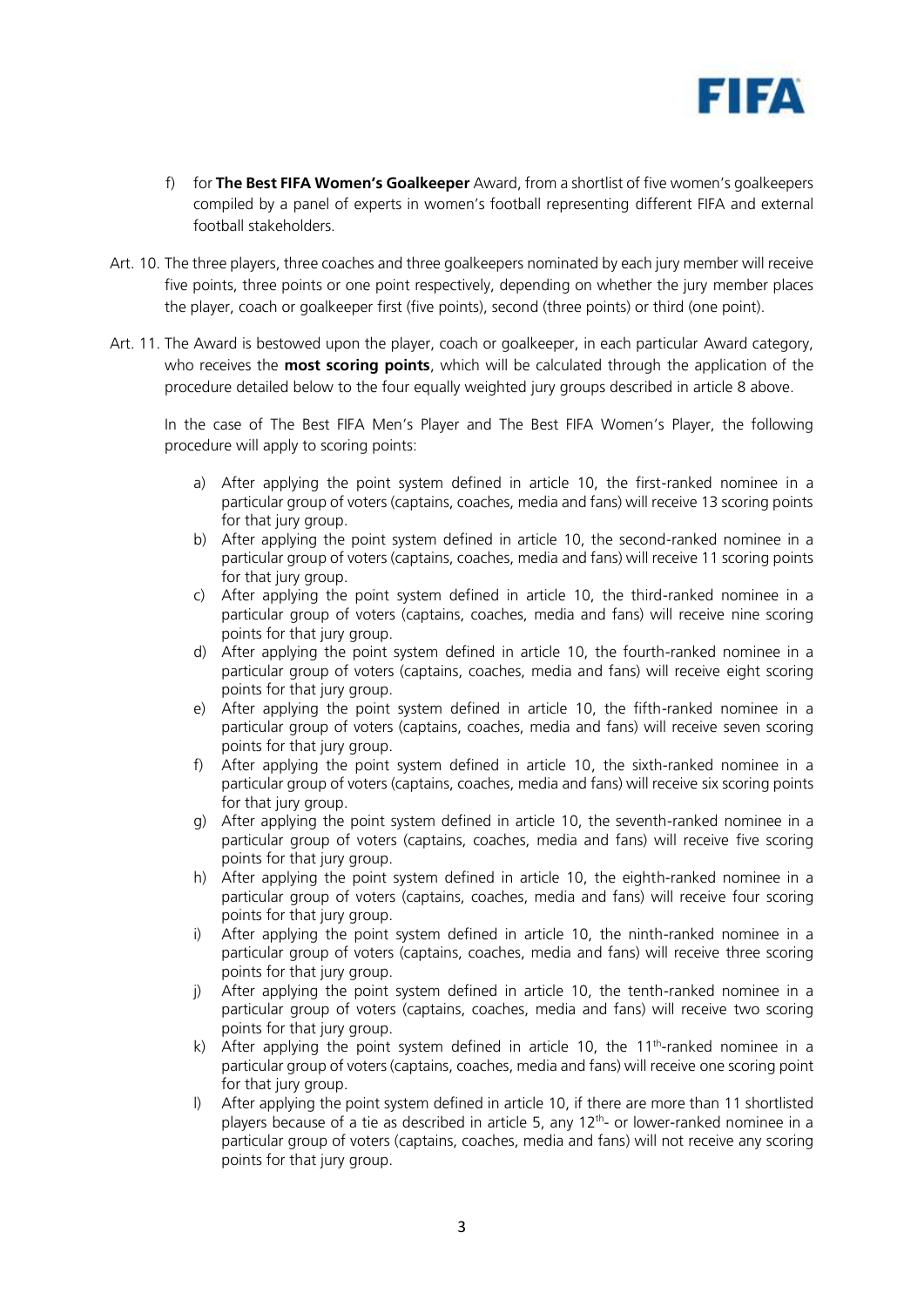

In the case of The Best FIFA Men's Coach, The Best FIFA Men's Goalkeeper, The Best FIFA Women's Coach and The Best FIFA Women's Goalkeeper, the following procedure will apply to scoring points:

- a) After applying the point system defined in article 10, the first-ranked nominee in a particular group of voters (captains, coaches, media and fans) will receive seven scoring points for that jury group.
- b) After applying the point system defined in article 10, the second-ranked nominee in a particular group of voters (captains, coaches, media and fans) will receive five scoring points for that jury group.
- c) After applying the point system defined in article 10, the third-ranked nominee in a particular group of voters (captains, coaches, media and fans) will receive three scoring points for that jury group.
- d) After applying the point system defined in article 10, the fourth-ranked nominee in a particular group of voters (captains, coaches, media and fans) will receive two scoring points for that jury group.
- e) After applying the point system defined in article 10, the fifth-ranked nominee in a particular group of voters (captains, coaches, media and fans) will receive one scoring point for that jury group.
- f) After applying the point system defined in article 10, if there are more than five shortlisted players because of a tie as described in article 5, any sixth- or lower-ranked nominee in a particular group of voters (captains, coaches, media and fans) will not receive any scoring points for that jury group.

Once all of the scoring points for each nominee have been determined for each of the four groups of voters, these scoring points will be added up to give all nominees a final score that will determine their overall final position. The Award will be bestowed upon the player, coach or goalkeeper who receives the highest final score.

Art. 12. In the event of a tie for first place after the above procedure has been applied, the player, coach or goalkeeper with the highest number of "five-point" scores from the votes cast by the nominee's own group of voters per article 10 (i.e. for men's players, the votes of men's national-team captains; for men's coaches, the votes of men's national-team coaches; for men's goalkeepers, the votes of men's national-team captains; for women's players, the votes of women's national-team captains; for women's coaches, the votes of women's national-team coaches; and for women's goalkeepers, the votes of women's national-team captains) shall be the winner of the relevant Award. In the event that this also leads to a tie, the player, coach or goalkeeper with the highest number of "three-point" scores from the votes cast by the nominee's own group of voters per article 10 (i.e. for men's players, the votes of men's national-team captains; for men's coaches, the votes of men's national-team coaches; for men's goalkeepers, the votes of men's national-team captains; for women's players, the votes of women's national-team captains; for women's coaches, the votes of women's national-team coaches; and for women's goalkeepers, the votes of women's nationalteam captains) shall be the winner of the relevant Award. In the event that there is still a tie after this procedure, the player, coach or goalkeeper with the highest number of "five-point" scores from the votes cast by the captains, coaches and media per article 10 shall be the winner of the relevant Award. In the event that this also leads to a tie, the player, coach or goalkeeper with the highest number of "three-point" scores from the votes cast by the captains, coaches and media per article 10 shall be the winner of the relevant Award. In the event that this still leads to a tie, the player, coach or goalkeeper with the highest number of "five-point" scores from the votes cast by the captains, coaches, media *and fans* per article 10 shall be the winner of the relevant Award. In the event that this still leads to a tie, the player, coach or goalkeeper with the highest number of "three-point" scores from the votes cast by the captains, coaches, media *and fans* per article 10